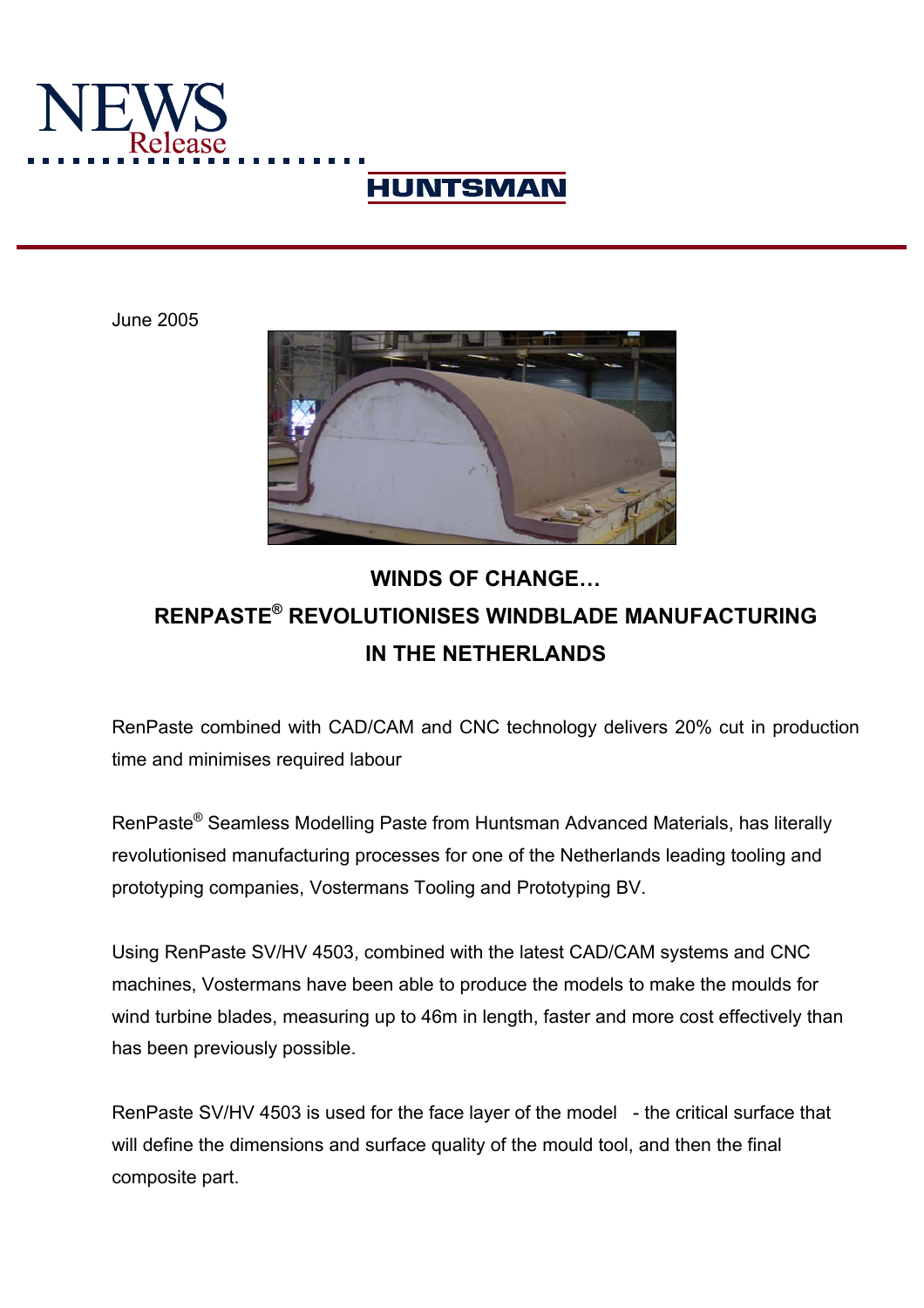Working from CAD/CAM data, the RenPaste is machine applied to a backing structure made from low cost substrate blocks that have been CNC milled to the required dimensions. This gives a virtually void-free layer of paste, applied to the right thickness – 15 to 20 mm provides the best balance of cost efficiency and performance.

After application of the RenPaste SMP, the model assembly is allowed to cure at room temperature for one day. In applications where the model is to be used at elevated temperature a stepwise post cure up to the working temperature is recommended.

After curing, the SMP layer is milled to its final dimensions. The milling is controlled by the original CAD model data to ensure accuracy, which in this case was critical as the maximum tolerances for the model were +5mm over the entire 46m length.

A minimal hand polishing of the pattern then gave the fine, smooth surface finish required. The final step of the model building process was a spray coating of sealer as a base for application of the release agent prior to production of the composite mould tool.

"These wind blade models had to meet a range of demanding criteria and be produced to a tight timescale," explained Rob Luijten, Location Manager at Vostermans Tooling & Prototyping BV. "The best time to test wind blades is in the Spring. This meant that the model had to be finished, the mould completed and the rotor blades produced in time for the test period 'window',

"Using RenPaste materials rather than traditional methods enabled us to cut overall production time of the model by up to 20%. The model was also of a high and sustained quality throughout its 46m length, providing a smooth and seamless working surface. This in turn reduced the labour time required to complete the project.

"The combination of RenPaste materials with CAD/CAM and CNC technology not only delivers benefits to our customers, " continued Rob Luitjen. "It has enabled us to differentiate the services Vostermans provides from those of our competitors and also opened up new markets we were unable to service before."